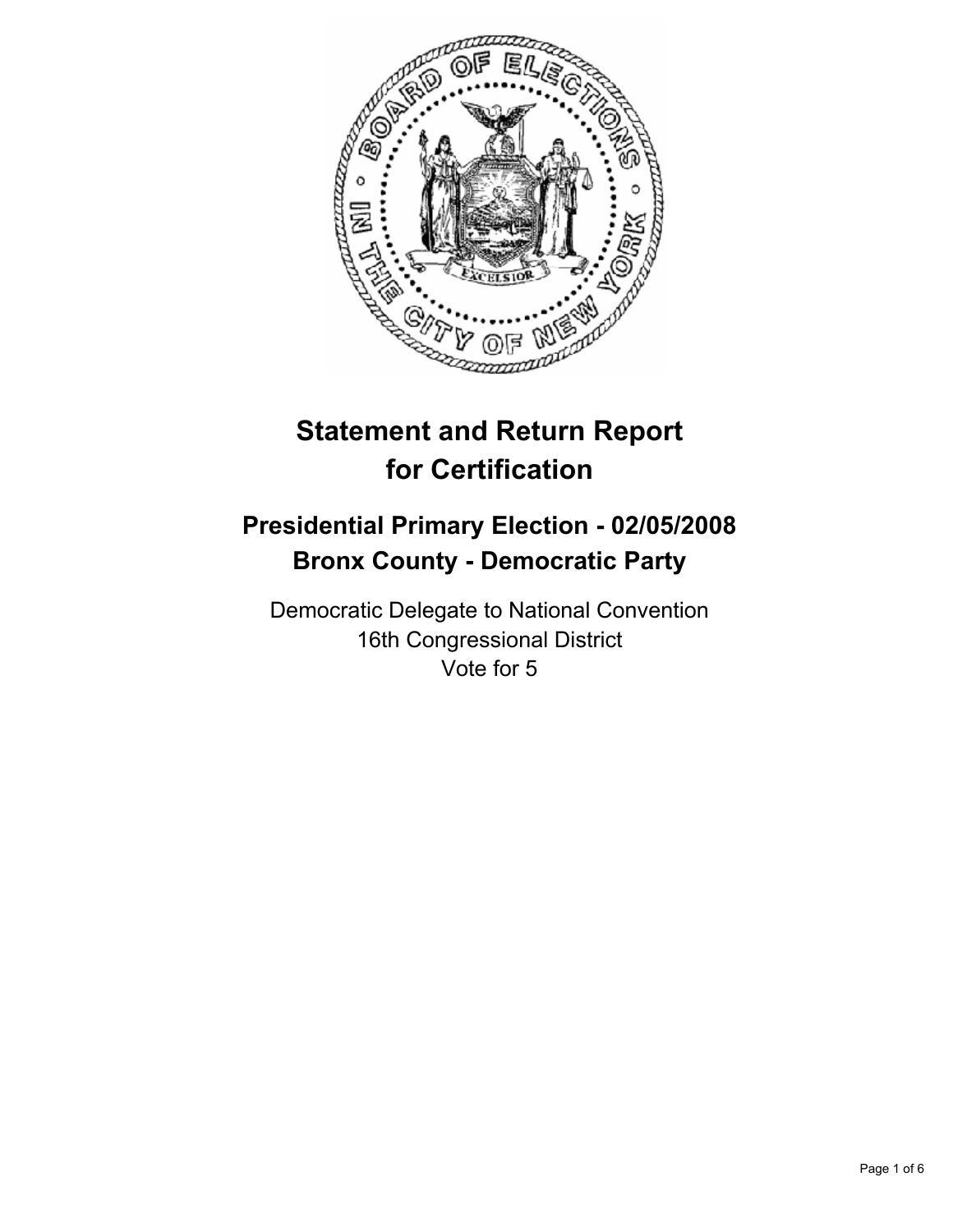

| <b>Assembly District 76</b>                              |        |
|----------------------------------------------------------|--------|
| <b>EMERGENCY</b>                                         | 0      |
| ABSENTEE/MILITARY                                        | 26     |
| <b>FEDERAL</b>                                           | 3      |
| <b>AFFIDAVIT</b>                                         | 61     |
| JOSE SERRANO (M) - PLEDGED TO SUPPORT CLINTON            | 1,228  |
| AURELIA GREENE (F) - PLEDGED TO SUPPORT CLINTON          | 941    |
| U RAFAEL MARTINEZ (M) - PLEDGED TO SUPPORT CLINTON       | 976    |
| MARIA DEL CARMEN ARROYO (F) - PLEDGED TO SUPPORT CLINTON | 1,006  |
| RICHARD IZQUIERDO (M) - PLEDGED TO SUPPORT CLINTON       | 911    |
| MICHAEL A BENJAMIN (M) - PLEDGED TO SUPPORT OBAMA        | 286    |
| HELEN D FOSTER (F) - PLEDGED TO SUPPORT OBAMA            | 296    |
| WENDELL FOSTER (M) - PLEDGED TO SUPPORT OBAMA            | 296    |
| GLORIA A ALSTON (F) - PLEDGED TO SUPPORT OBAMA           | 295    |
| HAILE RIVERA (M) - PLEDGED TO SUPPORT OBAMA              | 270    |
| <b>Total Votes</b>                                       | 6,505  |
| <b>Assembly District 77</b>                              |        |
| <b>EMERGENCY</b>                                         | 114    |
| ABSENTEE/MILITARY                                        | 222    |
| <b>FEDERAL</b>                                           | 16     |
| <b>AFFIDAVIT</b>                                         | 324    |
| JOSE SERRANO (M) - PLEDGED TO SUPPORT CLINTON            | 6,082  |
| AURELIA GREENE (F) - PLEDGED TO SUPPORT CLINTON          | 5,449  |
| U RAFAEL MARTINEZ (M) - PLEDGED TO SUPPORT CLINTON       | 4,710  |
| MARIA DEL CARMEN ARROYO (F) - PLEDGED TO SUPPORT CLINTON | 4,851  |
| RICHARD IZQUIERDO (M) - PLEDGED TO SUPPORT CLINTON       | 4,448  |
| MICHAEL A BENJAMIN (M) - PLEDGED TO SUPPORT OBAMA        | 2,592  |
| HELEN D FOSTER (F) - PLEDGED TO SUPPORT OBAMA            | 3,174  |
| WENDELL FOSTER (M) - PLEDGED TO SUPPORT OBAMA            | 2,919  |
| GLORIA A ALSTON (F) - PLEDGED TO SUPPORT OBAMA           | 2,736  |
| HAILE RIVERA (M) - PLEDGED TO SUPPORT OBAMA              | 2,573  |
| <b>Total Votes</b>                                       | 39,534 |
|                                                          |        |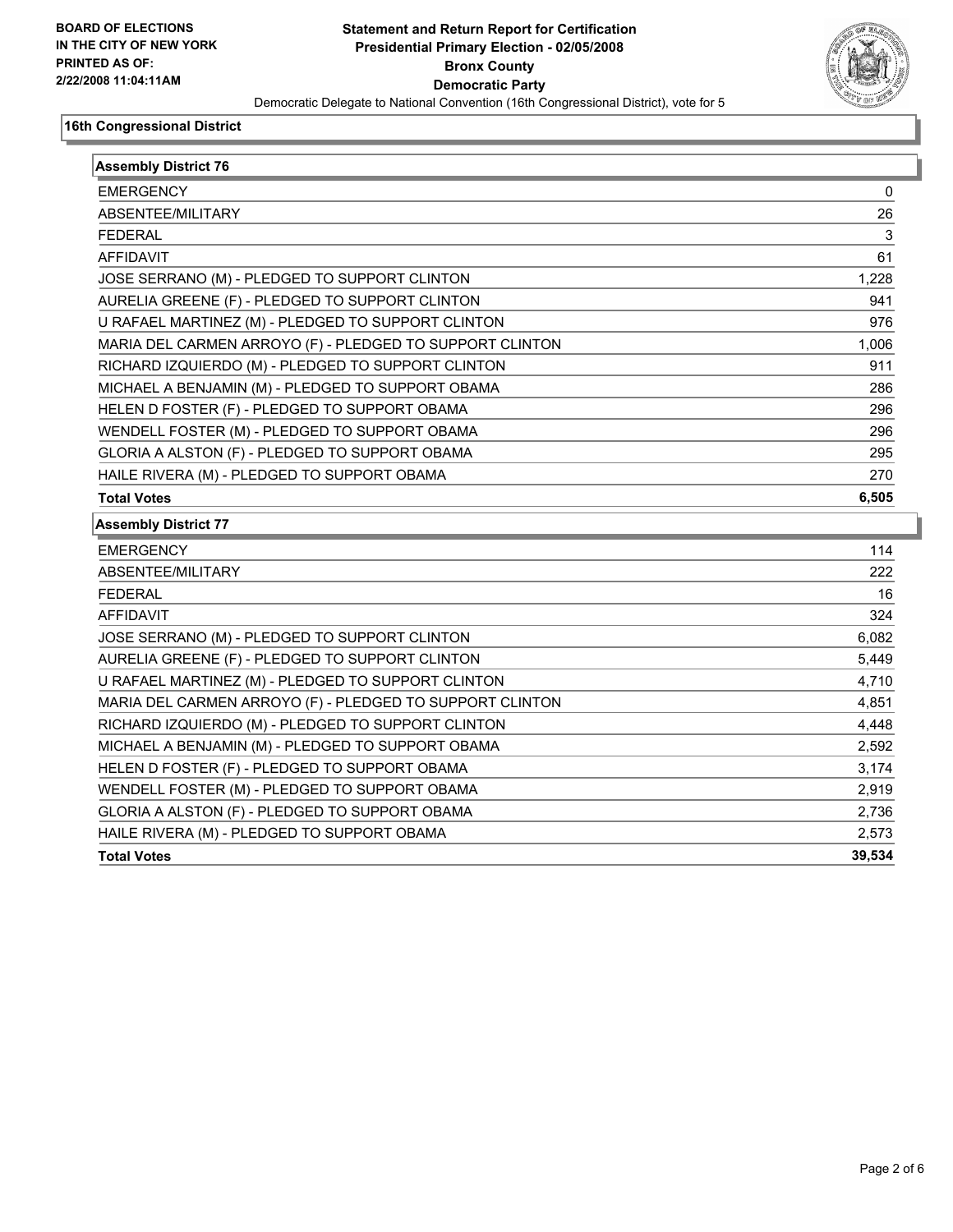

| <b>Assembly District 78</b>                              |        |
|----------------------------------------------------------|--------|
| <b>EMERGENCY</b>                                         | 57     |
| ABSENTEE/MILITARY                                        | 136    |
| <b>FEDERAL</b>                                           | 15     |
| <b>AFFIDAVIT</b>                                         | 270    |
| JOSE SERRANO (M) - PLEDGED TO SUPPORT CLINTON            | 3,908  |
| AURELIA GREENE (F) - PLEDGED TO SUPPORT CLINTON          | 3,176  |
| U RAFAEL MARTINEZ (M) - PLEDGED TO SUPPORT CLINTON       | 3,310  |
| MARIA DEL CARMEN ARROYO (F) - PLEDGED TO SUPPORT CLINTON | 3,293  |
| RICHARD IZQUIERDO (M) - PLEDGED TO SUPPORT CLINTON       | 3,081  |
| MICHAEL A BENJAMIN (M) - PLEDGED TO SUPPORT OBAMA        | 1,157  |
| HELEN D FOSTER (F) - PLEDGED TO SUPPORT OBAMA            | 1,245  |
| WENDELL FOSTER (M) - PLEDGED TO SUPPORT OBAMA            | 1,216  |
| GLORIA A ALSTON (F) - PLEDGED TO SUPPORT OBAMA           | 1,201  |
| HAILE RIVERA (M) - PLEDGED TO SUPPORT OBAMA              | 1,205  |
| <b>Total Votes</b>                                       | 22,792 |
| <b>Assembly District 79</b>                              |        |
| <b>EMERGENCY</b>                                         | 134    |
| ABSENTEE/MILITARY                                        | 183    |
| <b>FEDERAL</b>                                           | 16     |
| AFFIDAVIT                                                | 470    |
| JOSE SERRANO (M) - PLEDGED TO SUPPORT CLINTON            | 6,826  |
| AURELIA GREENE (F) - PLEDGED TO SUPPORT CLINTON          | 5.291  |
| U RAFAEL MARTINEZ (M) - PLEDGED TO SUPPORT CLINTON       | 5,322  |
| MARIA DEL CARMEN ARROYO (F) - PLEDGED TO SUPPORT CLINTON | 5,563  |
| RICHARD IZQUIERDO (M) - PLEDGED TO SUPPORT CLINTON       | 5,030  |
| MICHAEL A BENJAMIN (M) - PLEDGED TO SUPPORT OBAMA        | 3,843  |
| HELEN D FOSTER (F) - PLEDGED TO SUPPORT OBAMA            | 4,098  |
| WENDELL FOSTER (M) - PLEDGED TO SUPPORT OBAMA            | 3,774  |
| GLORIA A ALSTON (F) - PLEDGED TO SUPPORT OBAMA           | 3,635  |
| HAILE RIVERA (M) - PLEDGED TO SUPPORT OBAMA              | 3,454  |
| <b>Total Votes</b>                                       | 46,836 |
|                                                          |        |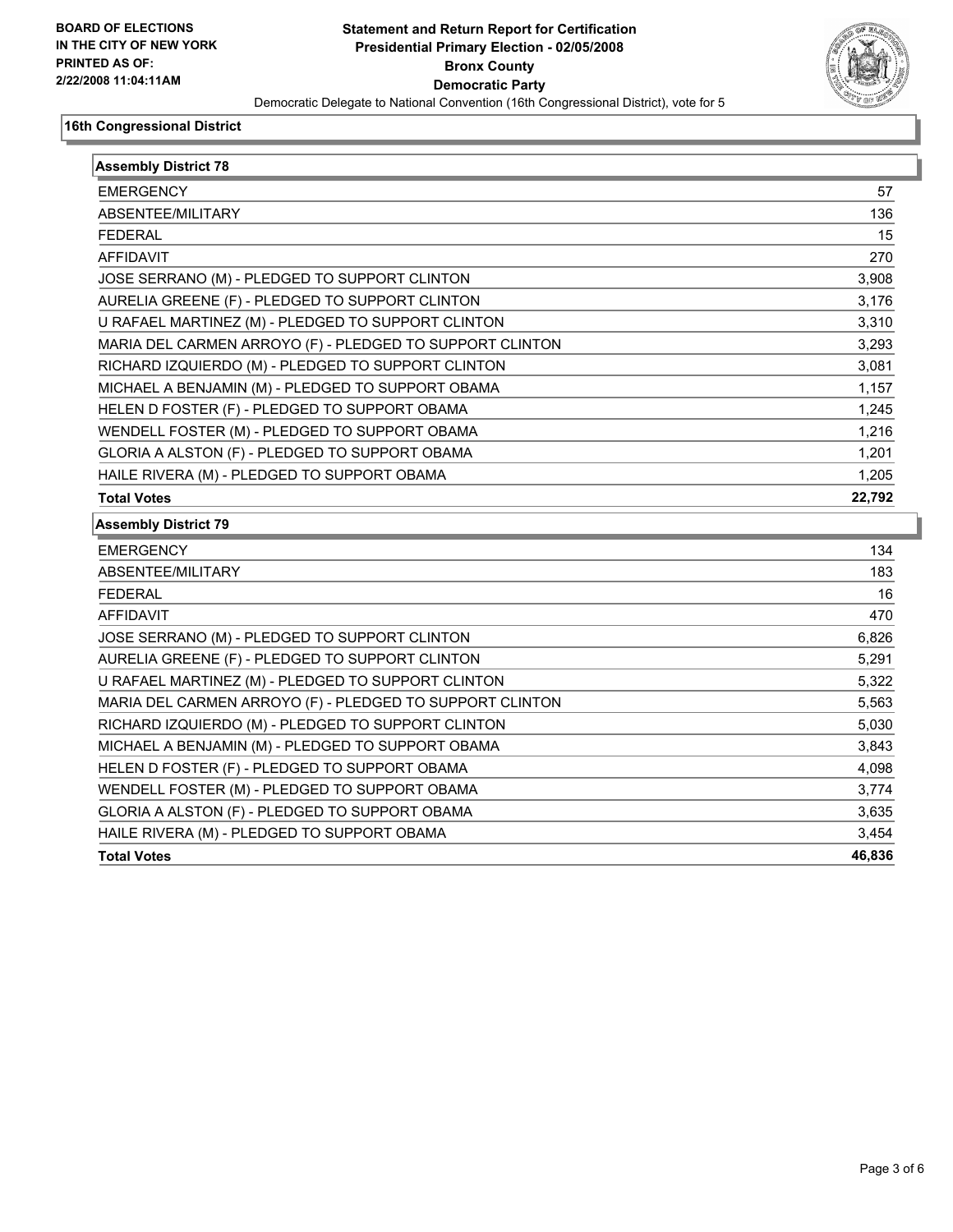

| <b>Assembly District 84</b>                              |        |
|----------------------------------------------------------|--------|
| <b>EMERGENCY</b>                                         | 21     |
| ABSENTEE/MILITARY                                        | 130    |
| <b>FEDERAL</b>                                           | 6      |
| <b>AFFIDAVIT</b>                                         | 357    |
| JOSE SERRANO (M) - PLEDGED TO SUPPORT CLINTON            | 7,638  |
| AURELIA GREENE (F) - PLEDGED TO SUPPORT CLINTON          | 5,559  |
| U RAFAEL MARTINEZ (M) - PLEDGED TO SUPPORT CLINTON       | 5,746  |
| MARIA DEL CARMEN ARROYO (F) - PLEDGED TO SUPPORT CLINTON | 6,612  |
| RICHARD IZQUIERDO (M) - PLEDGED TO SUPPORT CLINTON       | 5,480  |
| MICHAEL A BENJAMIN (M) - PLEDGED TO SUPPORT OBAMA        | 1,892  |
| HELEN D FOSTER (F) - PLEDGED TO SUPPORT OBAMA            | 2,153  |
| WENDELL FOSTER (M) - PLEDGED TO SUPPORT OBAMA            | 2,075  |
| GLORIA A ALSTON (F) - PLEDGED TO SUPPORT OBAMA           | 1,964  |
| HAILE RIVERA (M) - PLEDGED TO SUPPORT OBAMA              | 1,978  |
| <b>Total Votes</b>                                       | 41,097 |
| <b>Assembly District 85</b>                              |        |
| <b>EMERGENCY</b>                                         | 26     |
| ABSENTEE/MILITARY                                        | 64     |
| <b>FEDERAL</b>                                           | 7      |
| <b>AFFIDAVIT</b>                                         | 180    |
| JOSE SERRANO (M) - PLEDGED TO SUPPORT CLINTON            | 3,413  |
| AURELIA GREENE (F) - PLEDGED TO SUPPORT CLINTON          | 2,618  |
| U RAFAEL MARTINEZ (M) - PLEDGED TO SUPPORT CLINTON       | 2,768  |
| MARIA DEL CARMEN ARROYO (F) - PLEDGED TO SUPPORT CLINTON | 2,908  |
| RICHARD IZQUIERDO (M) - PLEDGED TO SUPPORT CLINTON       | 2,644  |
| MICHAEL A BENJAMIN (M) - PLEDGED TO SUPPORT OBAMA        | 746    |
| HELEN D FOSTER (F) - PLEDGED TO SUPPORT OBAMA            | 817    |
| WENDELL FOSTER (M) - PLEDGED TO SUPPORT OBAMA            | 767    |
| GLORIA A ALSTON (F) - PLEDGED TO SUPPORT OBAMA           | 774    |
| HAILE RIVERA (M) - PLEDGED TO SUPPORT OBAMA              | 764    |
| <b>Total Votes</b>                                       | 18,219 |
|                                                          |        |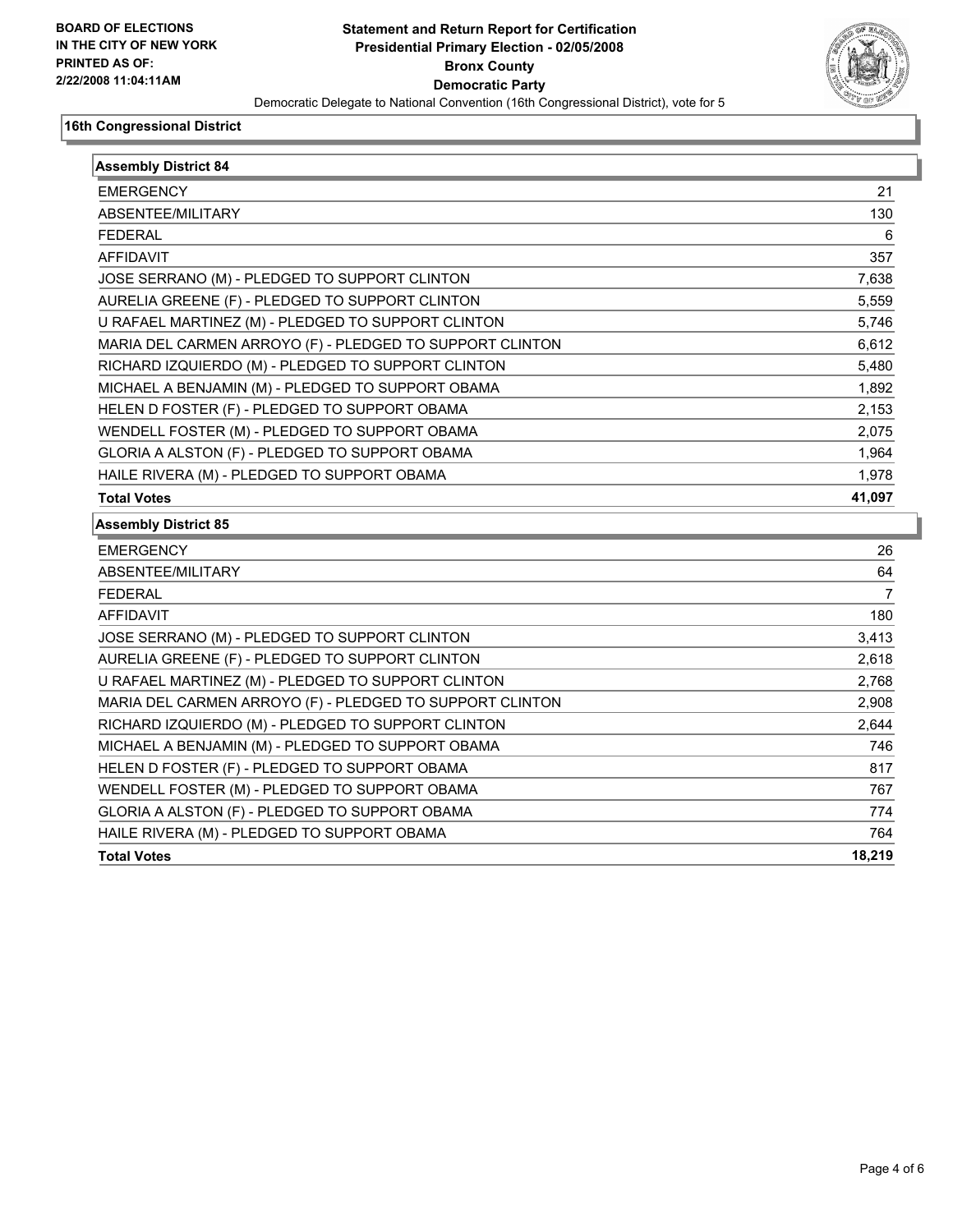

| <b>Assembly District 86</b>                              |        |
|----------------------------------------------------------|--------|
| <b>EMERGENCY</b>                                         | 76     |
| ABSENTEE/MILITARY                                        | 74     |
| <b>FEDERAL</b>                                           | 44     |
| AFFIDAVIT                                                | 332    |
| JOSE SERRANO (M) - PLEDGED TO SUPPORT CLINTON            | 5,724  |
| AURELIA GREENE (F) - PLEDGED TO SUPPORT CLINTON          | 4,628  |
| U RAFAEL MARTINEZ (M) - PLEDGED TO SUPPORT CLINTON       | 4,685  |
| MARIA DEL CARMEN ARROYO (F) - PLEDGED TO SUPPORT CLINTON | 4,665  |
| RICHARD IZQUIERDO (M) - PLEDGED TO SUPPORT CLINTON       | 4,328  |
| MICHAEL A BENJAMIN (M) - PLEDGED TO SUPPORT OBAMA        | 1,527  |
| HELEN D FOSTER (F) - PLEDGED TO SUPPORT OBAMA            | 1,656  |
| WENDELL FOSTER (M) - PLEDGED TO SUPPORT OBAMA            | 1,630  |
| GLORIA A ALSTON (F) - PLEDGED TO SUPPORT OBAMA           | 1,578  |
| HAILE RIVERA (M) - PLEDGED TO SUPPORT OBAMA              | 1,555  |
| <b>Total Votes</b>                                       | 31,976 |
|                                                          |        |